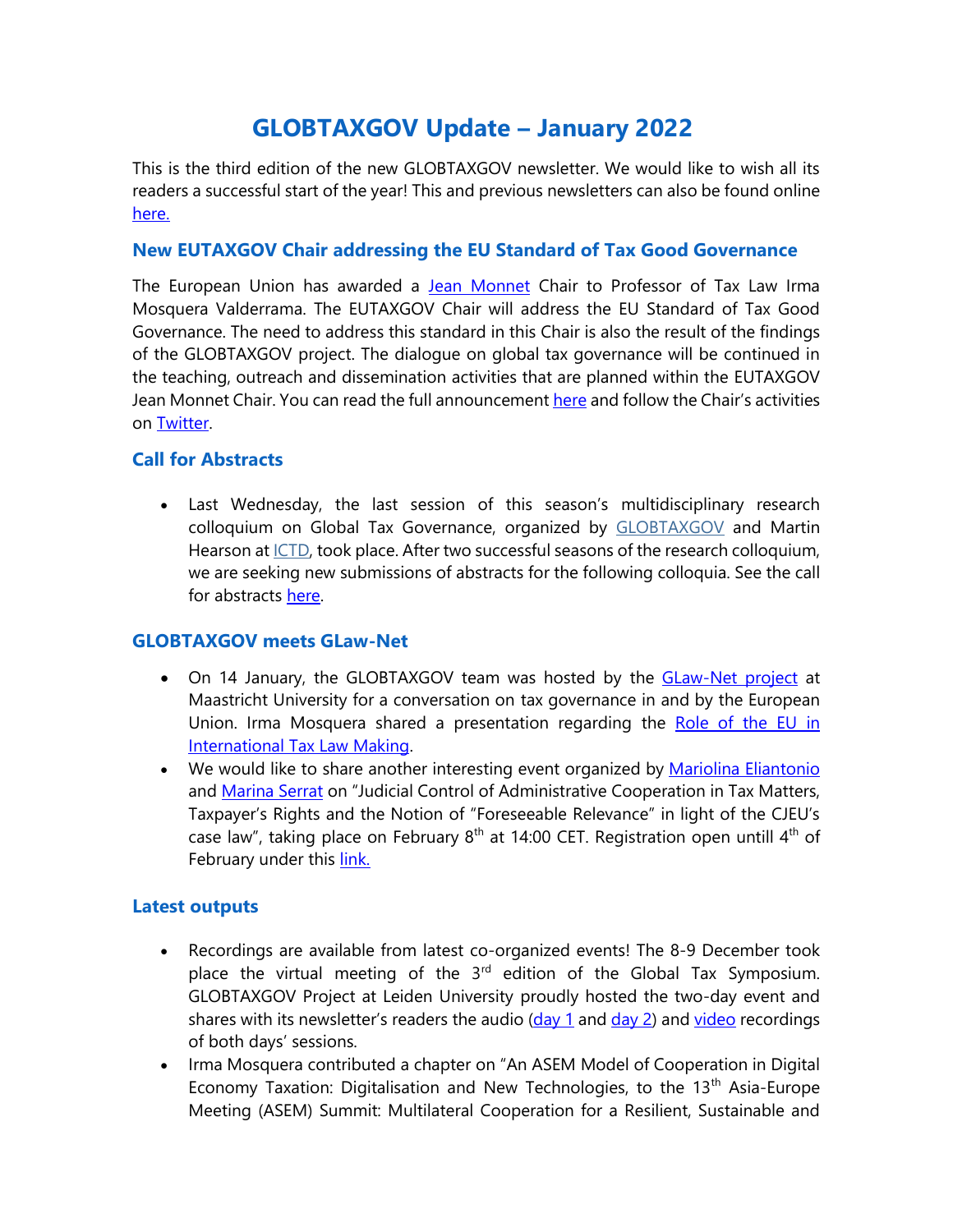Rules-Based Future for ASEM, edited by Prakash A. and published by Jakarta & Phnom Penh: Economic Research Institute for ASEAN and East Asia (ERIA) & ASEM13 and the Royal Government of Cambodia.

You can find a complete list of our outputs (articles, papers, etc.) here. See also our report of activities (February 2018 to December 2021) [here.](https://globtaxgov.weblog.leidenuniv.nl/files/2021/12/SUMMARY-ACTIVITES-AND-OUTPUT-ERC-PROJECT-GLOBTAXGOV-december-2021-1.pdf)

## **Forthcoming outputs**

- In the framework of cooperation DIGITAX (Jean Monnet) GLOBTAXGOV (ERC) Project, Irma Mosquera et al. co-authored a paper titled: Internet of Things in Taxation, to be published by Revista Cronica Tributaria No. 182
- Irma Mosquera provided a chapter titled: Global Tax Governance, to be included in Oxford Handbook on International Tax, edited by F. Haase and G. Kofler. Published by Oxford University Press.
- Irma Mosquera worked together with Diego Quiñones, and Esther Huiskers-Stoop to create a chapter on Cooperative Compliance in CIAT's Manual for the Control of International Tax Planning, to be published during 2022.
- Irma Mosquera contributed a chapter about Trade, Digitalization and Taxation, to be included in The Elgar Companion to the WTO, edited by J. Chaisse and C. Rodriguez-Chiffelle.

#### **Other upcoming events**

- Further sessions of the Vienna/Leiden/Stockholm/Uppsala doctoral seminar series take place in 2022. More info [here.](https://globtaxgov.weblog.leidenuniv.nl/event/phd-seminar-cooperation-with-leiden-university-wu-wien-uppsala-university-and-stockholm-university-2/?instance_id=149)
- For a complete list of our upcoming events, as well as reports on past ones, please visit our calendar.

Juliana Cubillos will present the initial results of the GLOBTAXGOV research in OECD countries at the following two events:

- IBFD [Doctoral Meeting of Researchers in International Taxation \(DocMIT\) and](https://globtaxgov.weblog.leidenuniv.nl/calendar/)  [Postdoctoral International Tax Forum \(PITF\)](https://globtaxgov.weblog.leidenuniv.nl/calendar/), taking place on 31 January and 1 February 2022.
- Doctoral seminar on European and International Tax Law, Vienna

You can find a complete list of presentations [here.](https://globtaxgov.weblog.leidenuniv.nl/presentations-2/)

# **Read the latest from the GLOBTAXGOV blog**

The latest contributions on our blog all deal with the current discussion around global minimum taxes and their legal design: